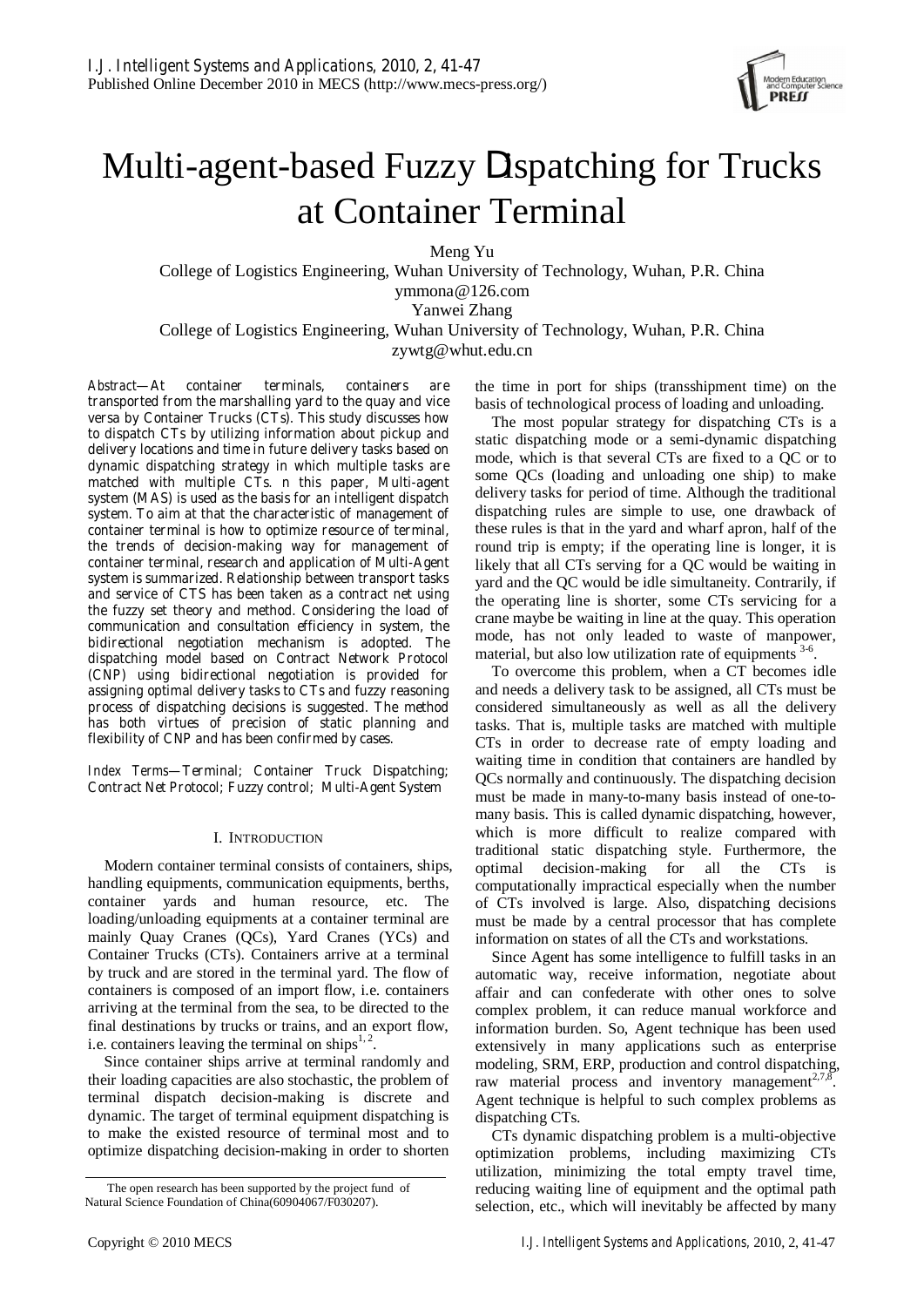factors and constraints, such as container ships arrival at terminal randomly, their stochastic loading capacities, the terminal layout of the configuration and mechanical equipment, ship loading, CTs driving distance and other factors. The actual dispatching often contains the experience and knowledge with its inevitable ambiguity.

This paper focused on how to consider these factors synthetically and fuse experience and intelligence dispatching personnel rationally in dispatching the CTs at terminal. Therefore, it is necessary to introduce fuzzy reasoning into decision-making of dispatching. According to the container terminal link with dispatching involved in the internal resources, production, process and characteristics of relationship, the dispatch of CTs can be defined as the assignment of CT Agent (equipment operating Agent) to a delivery task allocated by CT dispatching Agent (equipment decision-making Agent) which is responsible for the external environment.

# II. .MAS APPLIED IN CONTAINER TERMINAL AND SCHEDULING

Multi-Agent system (MAS) is a system that consists some Agents with some resources and abilities, these Agents are independent to each other but can also interact with each other, and the system mainly focuses on the intelligent activity to resolve problems, to cooperate with each other in an environment isolated logically or physically. These Agents cooperate and supply services to each other with the same goal. The activities of each Agent are independent and autonomous, the goal and activity of one agent is not constrained by another, and the conflicts between Agents can be resolved by contest or negotiation. 2,7,9

Currently, by the knowledge type used to resolve problems, agents have 5 categories:

- Agents have linear programming, dynamic programming, integer programming knowledge;
- l Agents have heuristic, field issue resolving knowledge based on;
- l Agents have AI network issue resolving knowledge based on AI network optimization;
- l Agents have genetic algorithms, simulated annealing algorithm issue resolving knowledge based on bionics optimization;
- l Agents have special optimization methods.

In recent years, Multi-Agent technology has been applied in operation of container terminal and scheduling in other fields. Degano and Pellegrino<sup>10</sup> apply agents in operating cycles called export, import, and transshipment in an intermodal container terminal. The dispatching of containers and the stacking or storage of containers is touched upon in the research. Petri nets are used to assist in fault diagnosis and recovery. Their monitoring system uses agents that detect disturbances to a Daily Process Plan. Rebollo, et al. $^{11}$  have suggested the multi-agent system paradigm in a few papers in order to solve the port container terminal management problem and specifically the automatic container allocation in order to minimize the time a ship is berthed. The use of wrapper agents is

suggested for legacy systems in order to provide access to the database, along with communication with external software. Thurston and  $Hu^{12}$  focused on the berth allocation and the crane policies. The researchers simulated the PECT terminal in Busan, Korea by testing various policies with physical and logical agents. The agent based simulator results indicated that the stronger the partnership relationships between shipper agents and CT operator agents, the faster the handling of containers.

 $LIAO$  Qiang $<sup>9</sup>$ put forwards an approach based on field</sup> bus and multi-agent for job-shop dynamic scheduling problem. The approach is a hybrid multi-agent scheduling one. In this approach, there is a primary agent that sends scheduling tasks to other secondary agents. After all secondary agents complete their scheduling tasks, they transfer the scheduling results to the primary agent. Then the primary agent modifies these results until getting a good scheduling solution. Wen CHEN  $\frac{13}{13}$ proposed A novel multi-agent based workshop dynamic scheduling(WDS) model which is presented and the principle of this model is given. Then the realization of ant colony algorithm for WDS and a new dynamic scheduling approach are introduced.

In this paper a model of scheduling system based on Multi-Agent of container terminal is set up. The system focuses on how to solve resource conflicts during scheduling at container terminal by means of Multi-Agent technology. The intelligent Agents in it possess Scheduling rule, reasoning arithmetic and optimization arithmetic. Relationship between delivery tasks and transport of CTs is considered as a contract net using the fuzzy set theory and method. The CNP-based dispatching method assumes a market system in which CTs attempt to earn money as much as possible by performing delivery tasks with the highest possible price at the lowest possible costs, and delivery tasks attempt to pay charges as less as possible by hiring CT with the lowest possible opportunity cost through tendering, bidding and contracting of tasks for collaborative work. The advantage of the CNP-based dispatching method is simple, convenient, strategies for the tasks assigned with good performance and openness and can be easily realized the load balance between various resources.

# II. CONTAINER TERMINAL SCHEDULING SYSTEM

# *A. Problems of container terminal scheduling system*

The container terminal schedule system focus on the process of container transport by Quay Cranes and Yard Cranes between the containership and the container yard, shown as Figure 1. The primary objective is the reduction of the time in port for the ships by maximizing the productivity of the gantry cranes, or in other words, minimizing the delay times of container transports that causes the quay cranes to stop.

As a whole, all resources of loading/unloading are certain and the resource allocated to every task is limited. Therefore it is necessary to arrange the tasks of loading/unloading properly, to manage, allocate and usage exited resources efficiently and to avoid process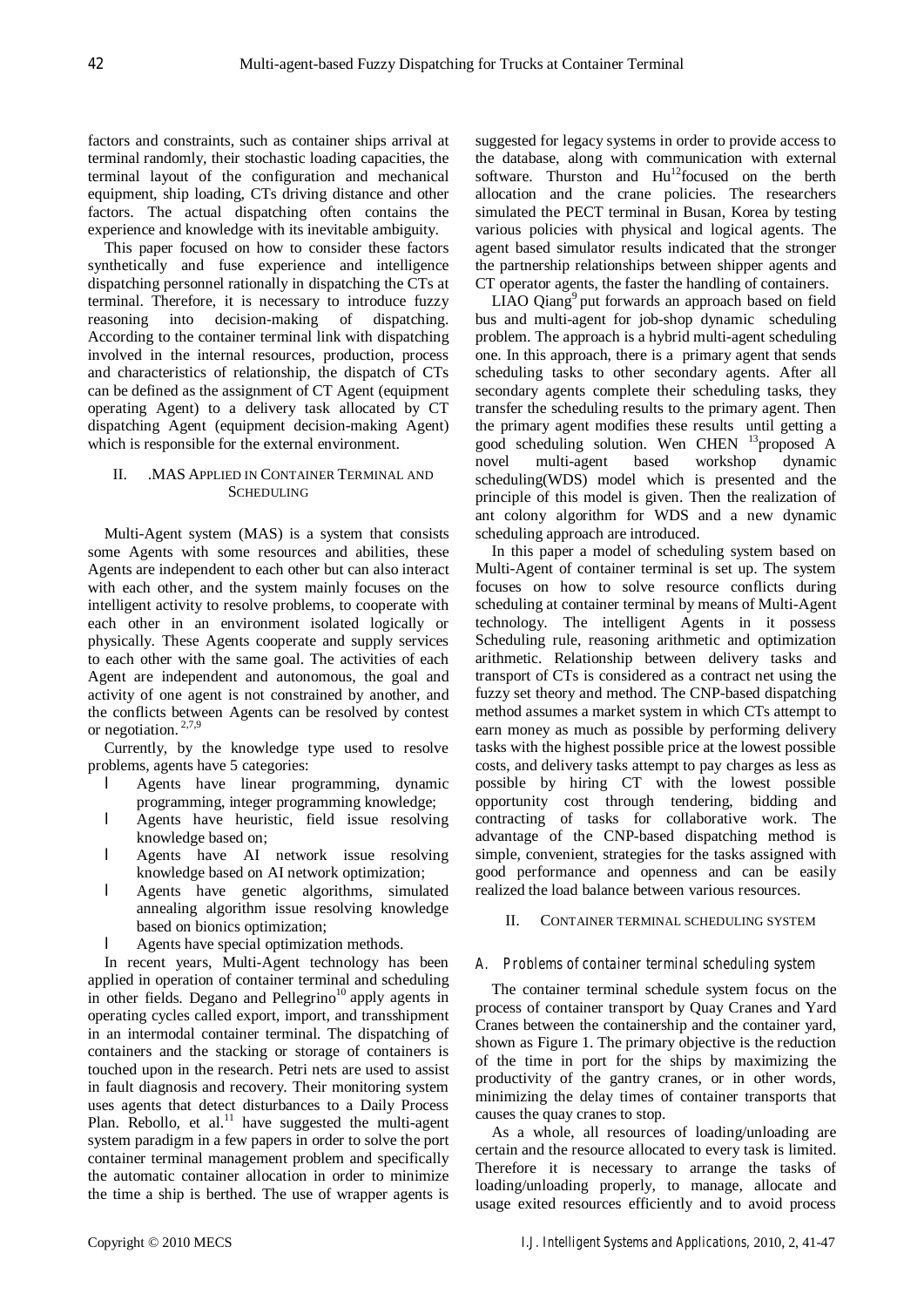failure, block or queue. Investments may for instance concern the berths, Quay Crane, and Yard cranes.

# *B. Rules of Scheduling Equipments at CT*

After ship berthing, the equipments at terminal must be arranged according to length, capacity est. of container ship.

Containers are moved from berth to the storage area to be stacked or placed in an area for dispatch or containers from the stack are delivered to the quay crane at the berth to be loaded on a ship. The import container information such as its number, weight, seal number, and other information are recorded along with the location identification to a central database, such as a yard in the terminal. Usually, every Quay Crane will be served with a fixed number of transport machinery, i.e. Container Trucks. Yard crane can transfer the containers in the terminal and can stack them to a certain height depending on the type of transport machinery employed and/or policies dictated by a yard manager. The Container Truck is a link between Quay Crane and Yard Crane. For fluent loading/uploading service by Quay Crane and Yard crane, it is considered how to scheduling the container trucks and how to optimize the path of each vehicle once the start and end point have been confirmed.

## III. MAS FRAMEWORK OF CONTAINER TERMINAL **SCHEDULING**

#### *A. Application of agent in scheduling*

Port Scheduling System based on agents has 4

scheduling agent groups: Berth Schedule Agent, Quayside Crane (QC) Schedule Agent, Yard Crane(YC) Schedule Agent and Container Truck (CT)Schedule Agent. Port Container Scheduling System is complex, dynamic and multi-goal discrete system. Through researching on main domestic container terminals and their business process, appropriate model framework based on Multi-Agent is proposed. The article will analyze the MAS architecture.

# *B. Framework of the schedule system based on Multi-*

# *Agent*

The Terminal Scheduling System based on agents consists different knowledge agent groups; the knowledge representing methods of each type of agent are different; the agents are connected through the communication network based on which agent cooperate with each other through communication level.

Figure 1 shows the architecture is of the system and break the problem into several sub-problems, each subproblem is solved by a specific Agent, which is relatively independent, has collaborative relationship and can communicate with other Agents. The system includes 10 Scheduling Agent: Berths Assigning Agent, Yard Allocation Agent, Quay Crane Scheduling Agent, Yard Crane Scheduling Agent, Container Truck scheduling Agent, Berth Agent, Yard Agent, Yard Crane Agent, Quay Crane Agent, Container Truck Agent, Which are the horizontal and vertical relationships between them. Among these Agents, Berths Assigning Agent, Yard Allocation Agent belong to Facilities Controlling Agent, Quay Crane Scheduling Agent; Yard Crane Scheduling Agent, Container Truck scheduling Agent Equipment



Figure 1. Framework of container terminal schedule system based Multi-Agent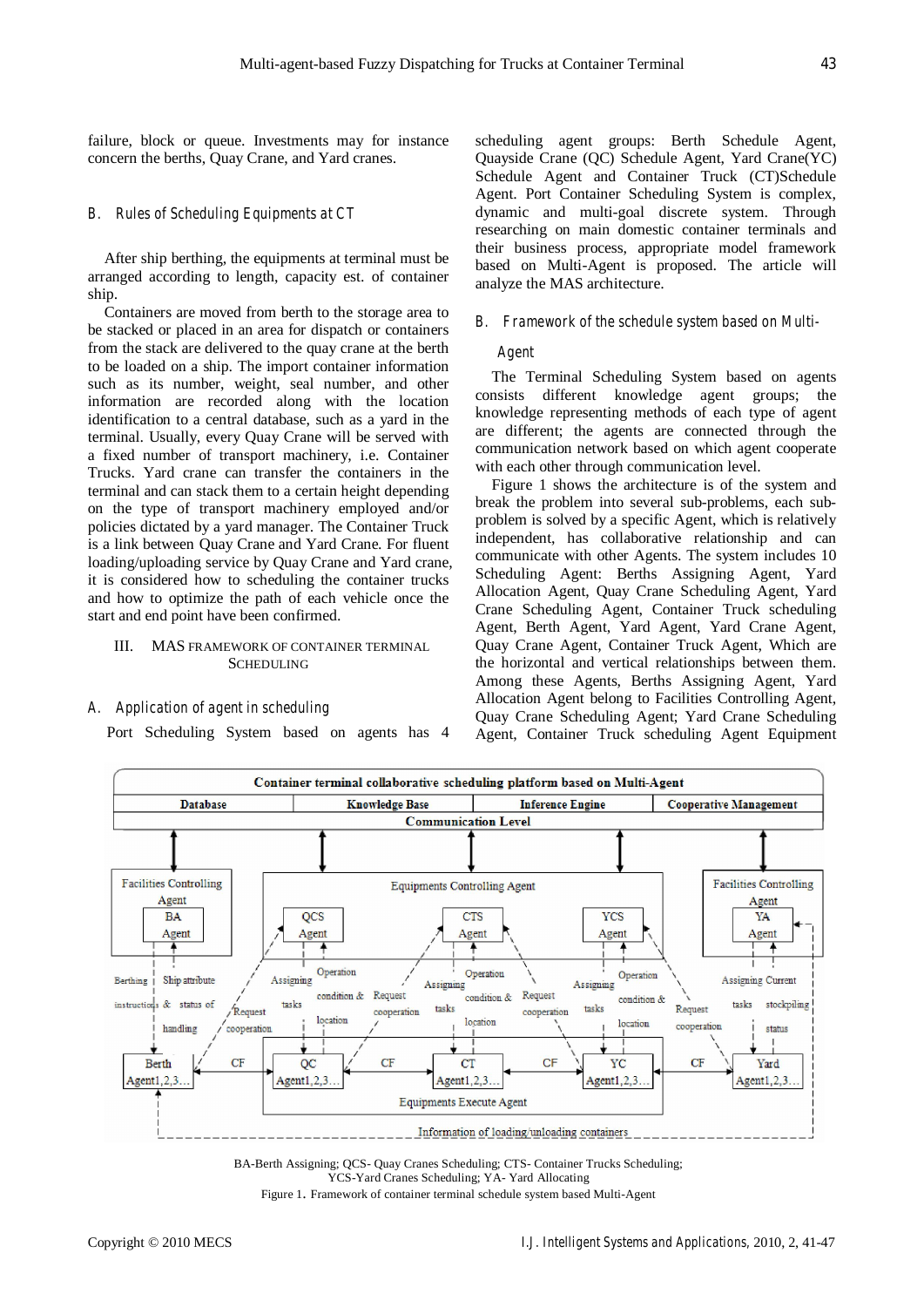controlling Agent; Berth Agent, Yard Agent are Facility Agents and Yard Crane Agent, Quay Crane Agent, Container Truck Agent are Equipment Executing Agent. Facility Agents and Equipment Executing are respectively responsible for specific management of Facilities Controlling Agent and equipment controlling Agent. The core of every Agent consists Knowledge Database, Reasoning Machine and Competitive manager. Knowledge Database consist the Agent's own selfinformation, information about other concerned Agents , reasoning methods and optimization algorithm. Reasoning Machine is the key module to make schedule decision on basis of Knowledge Database and Task Controller (including Task Scheduled Queue, Task Operated Queue, State of Task). Cooperative Manager's task is to negotiate with other agents or cooperate with others and solve conflicts. The communicator is interface of the intelligent Agent and is responsible for connecting to other agents. Through communicator, the Agent can communicate with others, apperceive environments, gain information, issue tasks message, monitor the status of other Agents, etc.. It contains methods for sending and receiving messages as well as functions for scheduling various data type, which are required to solve the particular tasks to which the Agent belongs.

IV. NET PROTOCOL BASED ON BIDIRECTIONAL **NEGOTIATION** 

In the contract negotiation protocol Agent network, different types of equipment in collaboration between the task request and response with announcing, bidding, and awarding in contract net. In the form of traditional network, there are some drawbacks such as frequent communication, waste of resources and unclear tender evaluation scheme. If this phenomenon exists, especially with large scale, resources of dispatching system would not be used reasonably and effectively, which would lead a serious threat to the whole system.

Considering the load of communication and consultation efficiency in system, the bidirectional negotiation mechanism was adopted. On the one hand, equipment operating Agents report their respective status, needs and personal benefits to CT dispatching Agent; on the other hand, CT dispatching Agent is responsible for sensing the external environment, and allocating tasks to CT Agents properly to minimize global benefit. Furthermore, CT dispatching Agent no longer releases bidding information to all executing Agent unconditionally, but firstly detects which execute Agents submitted applications dispatching plan before releasing bidding information, and then invites public bidding among these operating Agent.

Through the bidirectional negotiation mechanism, the load of communication in system is greatly decreased and negotiation efficiency is greatly improved. Meanwhile, due to operating Agents actively notify the decisionmaking Agent their state, which makes the system master the whole status relatively timely and have a quicker reaction ability to abnormal cases.

In evaluating tender, fuzzy set theory and method is adopted to couple multiple factors on the tasks to assess to their urgency, which is a new method, called fuzzycontrol-based CNP in multi-Agent-based dispatching system.

The process of dispatching CT Agent is shown in figure 2.



Figure 2. Sequence of dispatching tasks based on CPN

# V. FUZZY REASONING PROCESS OF DISPATCHING DECISIONS BASED CNP

# *A. Fuzzy reasoning process of dispatching decisions*

Based on the contract agreement of Multi-Agent, there exists three points of decision-making in process of announcing, bidding, and awarding among the Agents, into which fuzzy assessment for distributing tasks at handling operation spots is embedded. That is fuzzy CNP technology proposed in this paper.

The realization of fuzzy dispatching decisions also needs to describe the knowledge model of dispatching knowledge and practical reasoning information of operations to produce the required control information. This task is completed by inference machine of Agents, whose core is fuzzy reasoning based on synthesis principle of fuzzy relationship. The structure of fuzzy reasoning controller is shown in figure 3.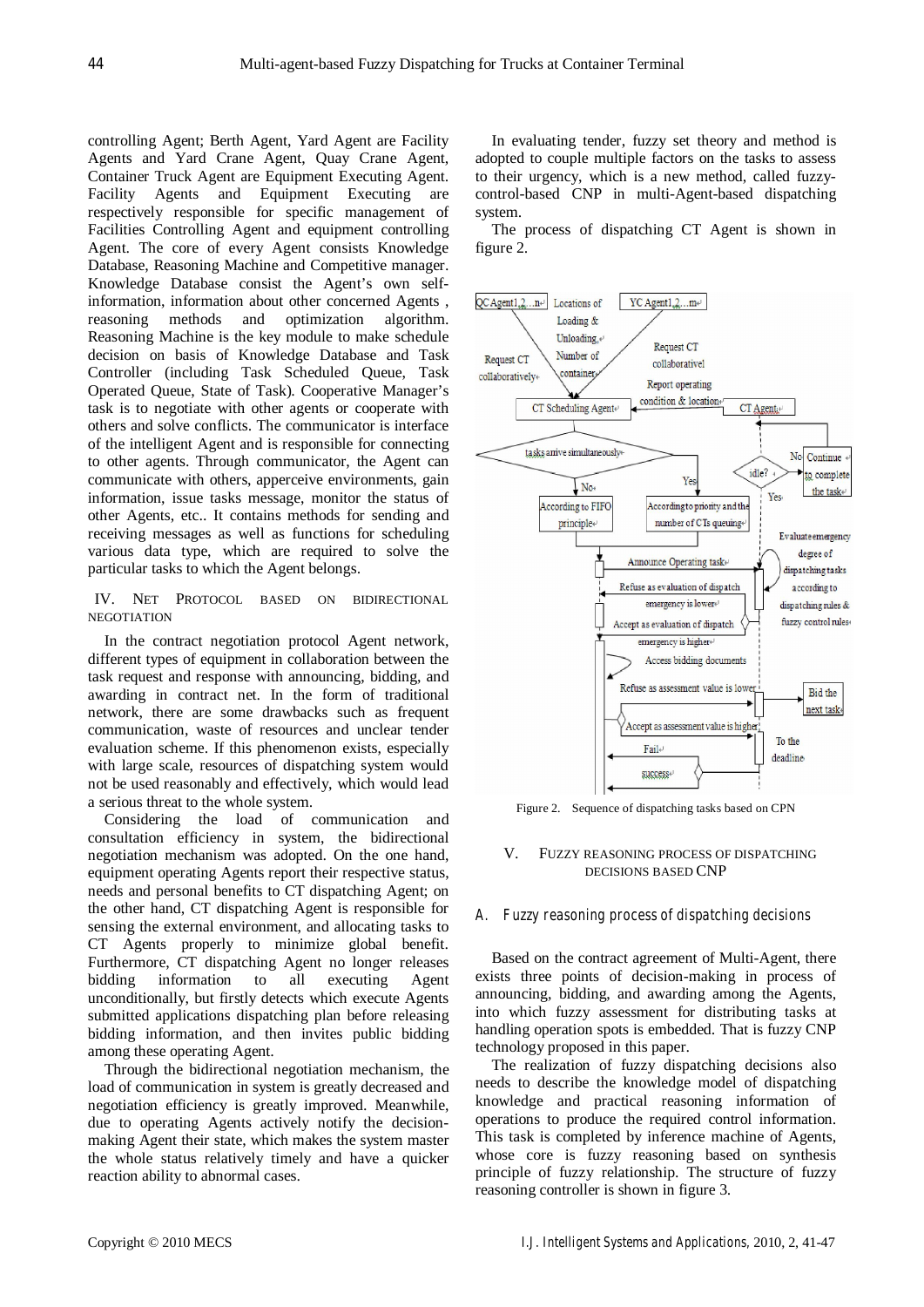

Figure 3 . Modal of fuzzy assessment for distributing tasks

The inference engine for the multi-input and singleoutput, here are the four inputs, namely, traveled distance, priority of handling operation, the length of CT queues at loading location and the number of dispatched CTs; the output is the degree of dispatching emergency. Dispatching decision knowledge set consists of n subset,  $R_1, R_2, \ldots, R_n$ , being described in the next section. Each subset contains some knowledge of dispatching decision, which is described in a matrix form according to certain rules. The input information is given according to bidding document and database of Agents. The meaning or interpretation of the function module is based on the input linguistic variables to determine its value corresponding fuzzy sets  $A_1, A_2, A_3$  and  $A_4$ ; the role of information synthesis module is to synthesize the corresponding fuzzy knowledge set of inputs into one fuzzy set, that is, all input information is contained in one fuzzy set in order to achieve the follow-up of reasoning operations. Effect of fuzzy reasoning is to use and expertise subset  $R_1, R_2, ...$  $R_n$ , and the information of synthesis module A to obtain comprehensive information on the fuzzy relation composition operations in order to generate output result C. The result is also indicated by fuzzy sets. Linguistic matching function with the fuzzy decision module is translate the result into output language, with variable U, or the result of this reasoning is converted to exact amount of that task dispatching emergency degree , to which Agents can refer to bid.

# *B. Fuzzy Reasoning in bid inviting*

 When there are multiple tasks at the same time to require CTs delivering, the decision is to make sure to determine the allocation sequence of the tasks. In the CT dispatching system, QC Agents and YC Agents send operating requests to CT dispatching Agent, CT dispatching Agent receives the requests and invite bidding according to conditions of the operation request. The principle of announcing tasks is FIFO (First In and First Out), that is, bidding document is usually produced by the sequence of tasks to release. But when there are two or more tasks arriving simultaneously, some factors

of releasing tasks bidding are considered, such as priority of handling operation, the length of CT queues and the number of dispatched CTs and so on. Generally, the higher priority and the less number of CTs queuing the handling operation request is, the more preferentially it is released.

# *C. Fuzzy Reasoning in biding*

Bidding is completed by CT Agent. Each CT Agent firstly assesses the issued tasks and then determine whether tender according to the assessed value. The factors to consider include priority of requested handling operation, traveled distance from current location to loading location, the length of CT queues at loading location and so on. Generally, the closer to the loading location the CT is, the higher priority the requested handling operation request is, and the shorter the length of CT queue is, the greater probability to be bided by CT Agent.

#### *D. Fuzzy Reasoning in winning the bidding*

After the CT Agent awarding CT Dispatching Agent bid, the CT Dispatching Agent should select a successful bidder from multiple tenders. The factor to select the successful bidder is usually the assessment score of dispatching emergency. The higher evaluation of dispatching emergency is, the greater probability to select the CT is.

# VI. CASE ANALYSIS

There are four operation requested, shown in table I, and three idle CT, shown in table II.

After CT dispatching Agent that announcing the four tasks, three free CT Agents corresponding idle CTs gain task dispatching emergency degree according to distance, task priority, the number of arranged CT by fuzzy reasoning controller, shown in table III,IV,V.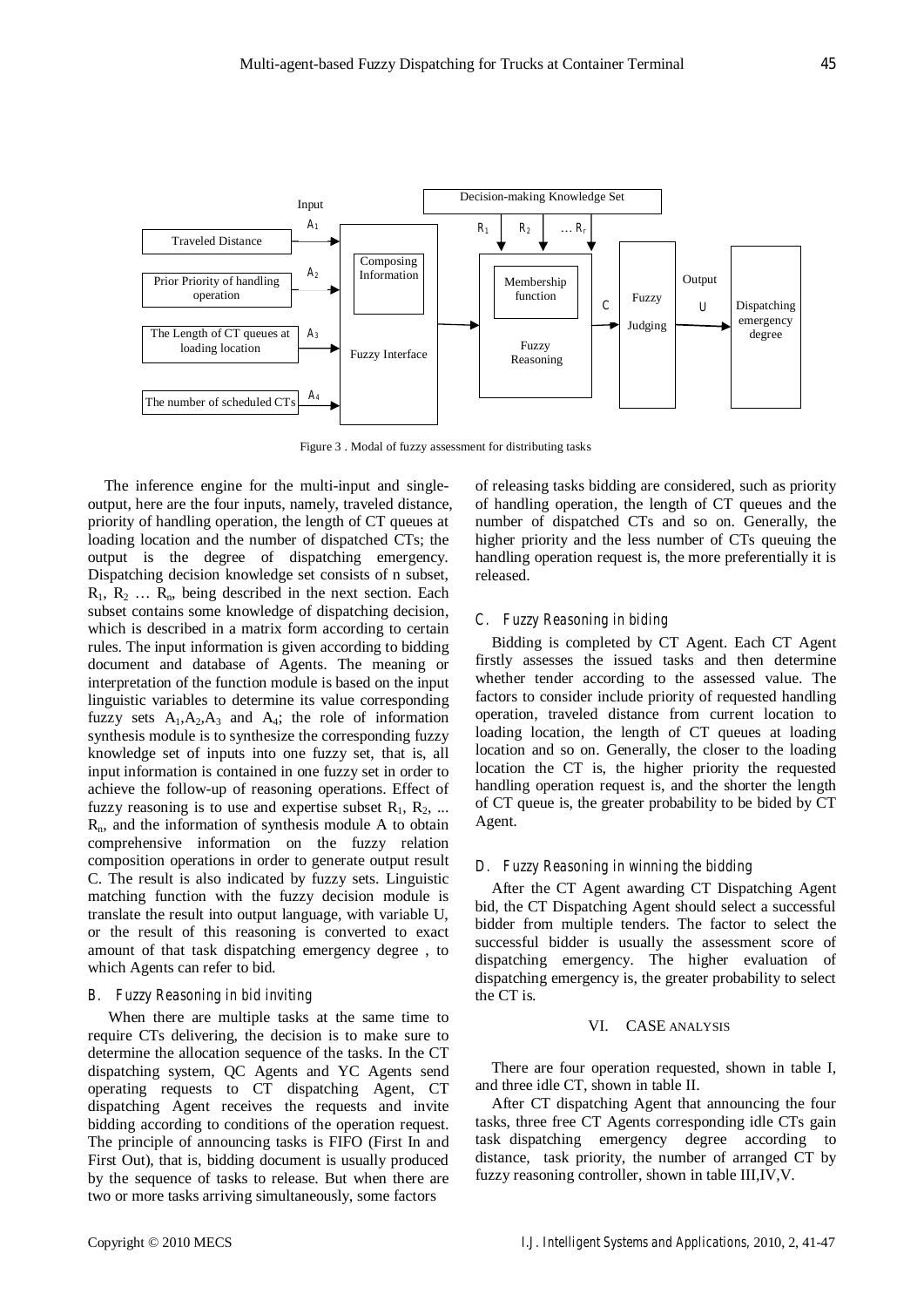| Copyright © 2010 MECS |  |
|-----------------------|--|
|-----------------------|--|

TABLE II. TABLE I THE INFORMATION OF COOPERATIVE REQUEST FOR TRANSPORTING

| Task<br>serial<br>number | Request<br>Equipment<br>Number | Loading<br>position | Task<br>priority | The number<br>of Arranged<br>CTs | Loading<br>container<br>Number | Unloading<br>position |
|--------------------------|--------------------------------|---------------------|------------------|----------------------------------|--------------------------------|-----------------------|
|                          | <b>OC105</b>                   | 0,2,0               |                  | $\overline{2}$                   | CHPU2306280                    | 1,2,3                 |
| $\overline{c}$           | OC111                          | 0.4,0               | 6                |                                  | SNBU476253                     | 1,4,3                 |
| 3                        | YC203                          | 1,1,8               |                  |                                  | U4688360                       | 0,1,0                 |
| 4                        | YC208                          | 1,3,2               |                  |                                  | AM2U4166740                    | 0,3,0                 |

TABLE I. THE INFORMATION OF IDLE CTS

| CT Number | Current position | Operating state |
|-----------|------------------|-----------------|
| CT301     | 0.1.O            | idle            |
| CT311     | 1.4.6            | idle            |
| CT312     |                  | idle            |

TALBLE . TASK DISPATCHING EMERGENCY DEGREE EVALUATED BY AGENT OF CT301

| CT<br>Number | Request<br>Equipment<br>Number | Loading<br>position | Task<br>important<br>degree | Distance | Task<br>dispatching<br>emergency<br>degree |
|--------------|--------------------------------|---------------------|-----------------------------|----------|--------------------------------------------|
| CT301        | <b>OC105</b>                   | 0,2,0               |                             | 300      | 6.93                                       |
| CT301        | <b>OC111</b>                   | 0.4,0               |                             | 900      | 5.10                                       |
| CT301        | YC203                          | 1,1,8               |                             | 920      | 4.96                                       |
| CT301        | Y208                           | 1,3,4               |                             | 1260     | 4.00                                       |

(Note: Task priority and The number of Arranged CT are merged into Task important degree ;Distance is obtained based on Current position of CT and Loading position of and Current position Request Equipment., similarly hereinafter)

TALBLE . TASK DISPATCHING EMERGENCY DEGREE EVALUATED BY AGENT OF C T311

| Request<br>Equipment<br>Number | Loading<br>position | Task<br>important<br>degree | Distance | dispatching<br>emergency<br>degree |
|--------------------------------|---------------------|-----------------------------|----------|------------------------------------|
| <b>OC105</b>                   | 0,2,0               |                             | 1240     | 5.10                               |
| <b>OC111</b>                   | 0,4,0               |                             | 840      | 5.10                               |
| YC203                          | 1,1,8               |                             | 980      | 4.96                               |
| YC208                          | 1,3,4               | 3                           | 420      | 4.36                               |
|                                |                     |                             |          |                                    |

Three CT Agents bid to QC105 whose emergency degree is the highest. CT dispatching Agent evaluates these bidders, shown in table VI. As the table shown, evaluated dispatching emergency degree of CT301 is the highest (shown in table VI), CT dispatching Agent rewards Agent of CT301 and meanwhile refuses to application of CT311 and CT312.

Then CT311 and CT312 select tasks to bid, whose dispatching assessed value of emergency is the highest among the remaining, namely QC111 and YC208. CT dispatching Agent respectively issue orders to CT311 and CT312 after evaluating.

TALBLE . TASK DISPATCHING EMERGENCY DEGREE EVALUATED BY AGENT OF CT312

| <b>CT</b><br>Number | Request<br>Equipment<br>Number | Loading<br>position | Task<br>important<br>degree | Distance | Task<br>dispatching<br>emergency<br>degree |
|---------------------|--------------------------------|---------------------|-----------------------------|----------|--------------------------------------------|
| CT312               | <b>OC105</b>                   | 0,2,0               |                             | 1120     | 5.1                                        |
| CT312               | YC208                          | 1,3,4               | 3                           | 80       | 5.00                                       |
| CT312               | YC203                          | 1,1,8               |                             | 600      | 4.36                                       |
| CT312               | <b>OC111</b>                   | 0.4.0               |                             | 1120     | 4.0                                        |

TALBLE . TASK DISPATCHING EMERGENCY DEGREE SORT OF QC105

| Request<br>Equipment<br>Number | CT.<br>Number | Loading<br>position | Task<br>important<br>degree | Distance | Task<br>dispatching<br>emergency<br>degree |
|--------------------------------|---------------|---------------------|-----------------------------|----------|--------------------------------------------|
| QC105                          | CT301         | 0,2,0               |                             | 300      | 6.93                                       |
| OC105                          | CT311         | 0,2,0               |                             | 1240     | 5.1                                        |
| OC105                          | CT312         | 0,2,0               |                             | 1120     | 5.1                                        |

# VII. CONCLUSION

A fuzzy-CNP-based method was suggested for dispatching CTs to maximizing CT utilization, minimize the total empty travel time and reduce waiting line of equipment. The dispatching method described in this study is different from other dynamic dispatching rules in that relationship between transport tasks and service of CTs has been taken as a contract net using the fuzzy theory and method of optimum allocation of multiple tasks to multiple CTs. Considering the load of communication and consultation efficiency in system, the bidirectional negotiation mechanism was adopted. The fuzzy-CNP-based dispatching model was provided and fuzzy reasoning process of dispatching decisions was suggested.

Because this paper introduces a new concept for CT dispatching, only a limited number of practical factors were considered. Thus, further research is necessary to study on the method considering more practical factors before it can be applied in practice.